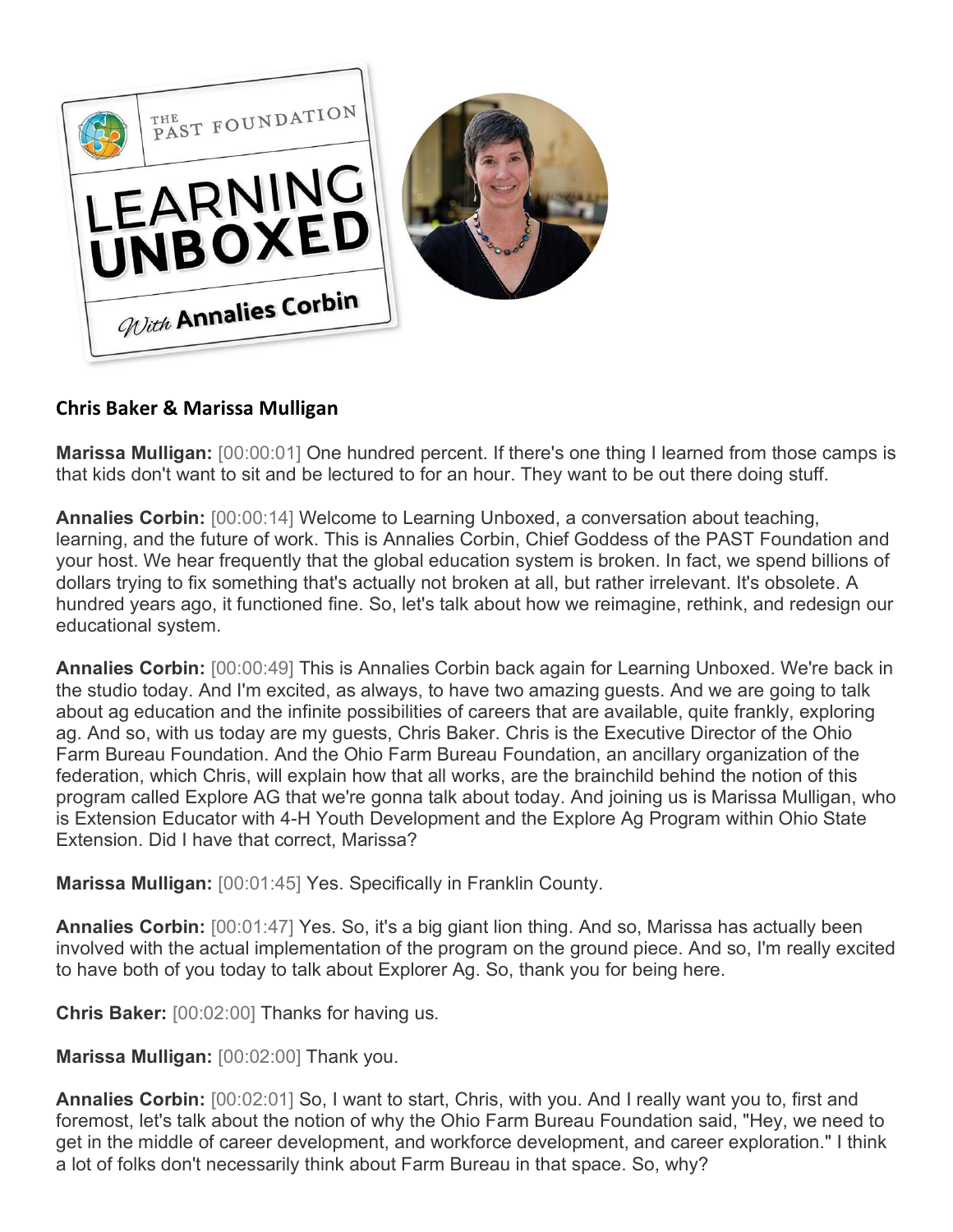**Chris Baker:** [00:02:25] Absolutely. Well, a lot of it has to do with the realities as they present themselves to our partners. So, the Ohio Farm Bureau Foundation is the philanthropic arm of the Ohio Farm Bureau Federation. So, that's the state's largest membership organization really focused on agricultural producers, commodity groups, everybody from your small organic farmer to the large row crop operations that you may drive by. And almost universally across the board, everybody is in a little bit of a tight space when it comes to labor. It's certainly one of the things that we acknowledge.

**Chris Baker:** [00:03:03] So, as our foundation was putting together our priorities several years ago, that was one of several topics that was on the horizon. And as we dug in a little bit more, we decided that that was really the thing that we wanted to focus on. So, it kind of became our clarion call. And since then, we've done a lot to engage partners, including Ohio State Extension, as you're going to hear a little bit more about. But in the beginning, it really started with meeting the needs that our agricultural producers and food processors, everyone within the farm and food community, was seeing in regards to labor.

**Annalies Corbin:** [00:03:43] And labor, this comes back to lots of conversations that we've had on this program. From a workforce development standpoint, there are very few industries in this country that are not facing a labor crisis right now. This is ubiquitous to what's happening in our country and lots of places around the globe. So, it's intriguing and interesting to me as we continue with these conversations how many places are wrestling with these very ideas. So, Marissa, then, so, first and foremost, is the notion, at least, in the US - I want to preface, we have listeners all over the world - but within the US, there are county extension agents from an ag sort of perspective all over the US. Correct.? We have this correct?

**Marissa Mulligan:** [00:04:34] Yeah.

**Annalies Corbin:** [00:04:35] Right. So, any—you—anybody in the US anywhere could find their local extension agent. Those resources are available. So, as an extension agent, what does it mean that you do? And that's part one of my question. I'd like to talk to my guests with multiple-part questions. And the other piece is, do we see similar types of things in other parts of the world or is this unique to the US?

**Marissa Mulligan:** [00:04:57] Yeah. So, the first part of that, being an extension educator. So, I'm specifically in youth development. So, more specifically, workforce development. But a lot of what my colleagues do is 4-H. So, engaging children in 4-H projects, anywhere from livestock to cloth projects, things like that. And also, extension has an arm that is directly related to education for farmers. So, extension educator can mean a lot of things, but all of it is facilitated through your land grant university. So, mine specifically is Ohio State, but there are other land grant universities in every state across the nation. And you can facilitate finding your extension agent through them.

**Marissa Mulligan:** [00:05:35] As for the world, I'm not quite sure. If we're talking about extension, I don't think so because I don't think land grant universities exist. I could be wrong. But as for labor, I think every situation, every country is so different that they might have labor concerns, but they might be different than our labor concerns.

**Annalies Corbin:** [00:05:53] Sure, sure. But agriculture, generally, globally, is one of those things that everybody is working on.

**Marissa Mulligan:** [00:05:57] Yeah.

**Annalies Corbin:** [00:05:58] So, there will be a variety of resources depending on where you are.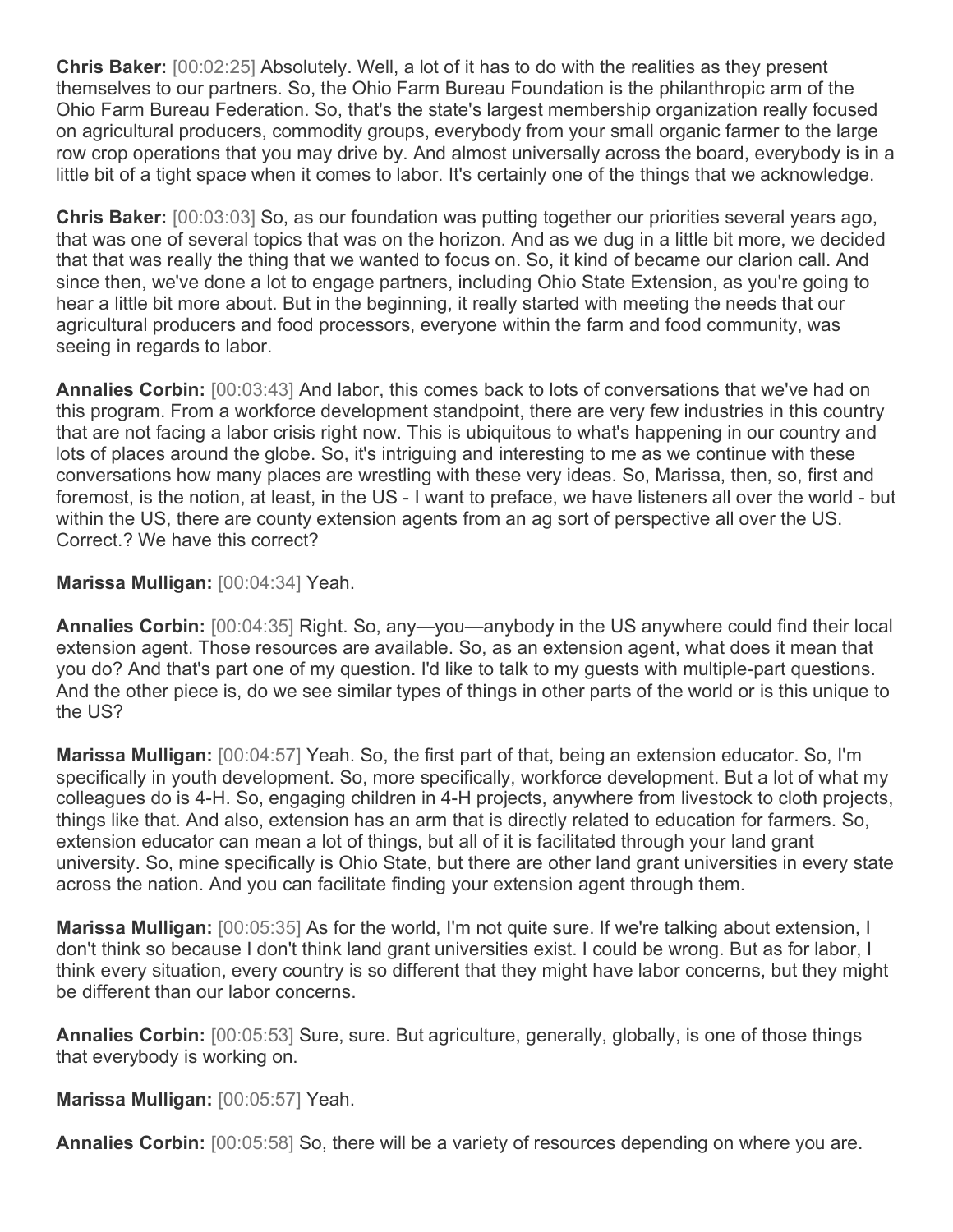## **Marissa Mulligan:** [00:06:01] Definitely.

**Annalies Corbin:** [00:06:02] So, Chris, then, as the Farm Bureau makes the decision that they want to actually fund a program to tackle agricultural workforce development, so what does that look like? How do you decide you want to fund this versus that? I want to get into the specifics of what the board actually put resources and dollars towards building.

**Chris Baker:** [00:06:30] Yeah. So, right off the bat, we've committed to two paths. The first was we felt it was important that we try to engage using our broad network a little bit. And that's where we first started getting into the space with some programming around Explore Ag. And originally, that started this past year with a total of two summer camps. And the idea was that we would bring in students that had an interest in the STEM-related fields and really put them through a twelve-hour-a-day programming where we're presenting STEM topics solely through the lens of food and agriculture. So, we started that out just to have some representation in the programmatic space. So, that was one of our initial approaches.

**Chris Baker:** [00:07:18] The second was to put together a large grant opportunity and ask others to bubble up their solutions as well too. So, we funded a \$100,000 RFP and put that out last year in the hopes of having other organizations take a look at this and see if we could create youth pathways to careers and food and agriculture jobs. And ultimately, we ended up funding two grants. One to Ohio FFA Foundation. So, they have a program focused on bringing free opportunities to a middle school age audience. And interestingly enough, the second program that we funded, which was a partnership between the Green County Farm Bureau in Central State University, also was really targeting that middle school population, really to begin communicating about the opportunities that exist in the farm and food space.

**Annalies Corbin:** [00:08:15] And middle school is such a key time, right? Because if we don't capture the imagination or inspire, we often find, not always, but the likelihood is we could lose potential folks who had no idea what they would have loved if we wait too late in high school, lots of times, decision to get made for folks. So, I'm not surprised actually that so much stuff in the middle school space. So, Marissa, the program gets approved. And so, now, it's time to actually think about the components. I want to dig into the components of the program as you ran it this past summer. So, this is the second summer. It scaled from two-week programs to four week-long programs across three sites. And we'll talk about that in a moment. But as you really sort of think about what the components of that program are, could you walk us through some of the program components?

**Marissa Mulligan:** [00:09:10] Yeah. So, a lot of the programming is tours and speakers. So, the idea behind every tour, every speaker is you're really interested in engineering, how can I get you interested in ag engineering? You're really interested in technology, how can I have you create technology that can benefit farmers? That's kind of the idea. So, we do a lot of tours of like the Ag Engineering Department where they learn how to drive a tractor, what is in a tractor, what do we use tractors for, so that you can use your engineering to better agriculture? Some other things that we did was food safety. So, if you have a mind for that, and you didn't even know that you felt passionately about food safety or that it was an issue in this-

**Annalies Corbin:** [00:09:53] What's food safety? If you just tell people what food safety means.

**Marissa Mulligan:** [00:09:55] Yeah. So, like food safety is when auditors come in from the State USDA or ODA to inspect food to make sure that it's safe to sell to the public, there needs to be that inspector. There needs to be the person working at the plant that knows the protocol, so that we have secure food in this nation. And that has really impacted kids from these Explore Ag camps. They didn't even realize all the backend stuff that is required to have for us to have safe food to eat every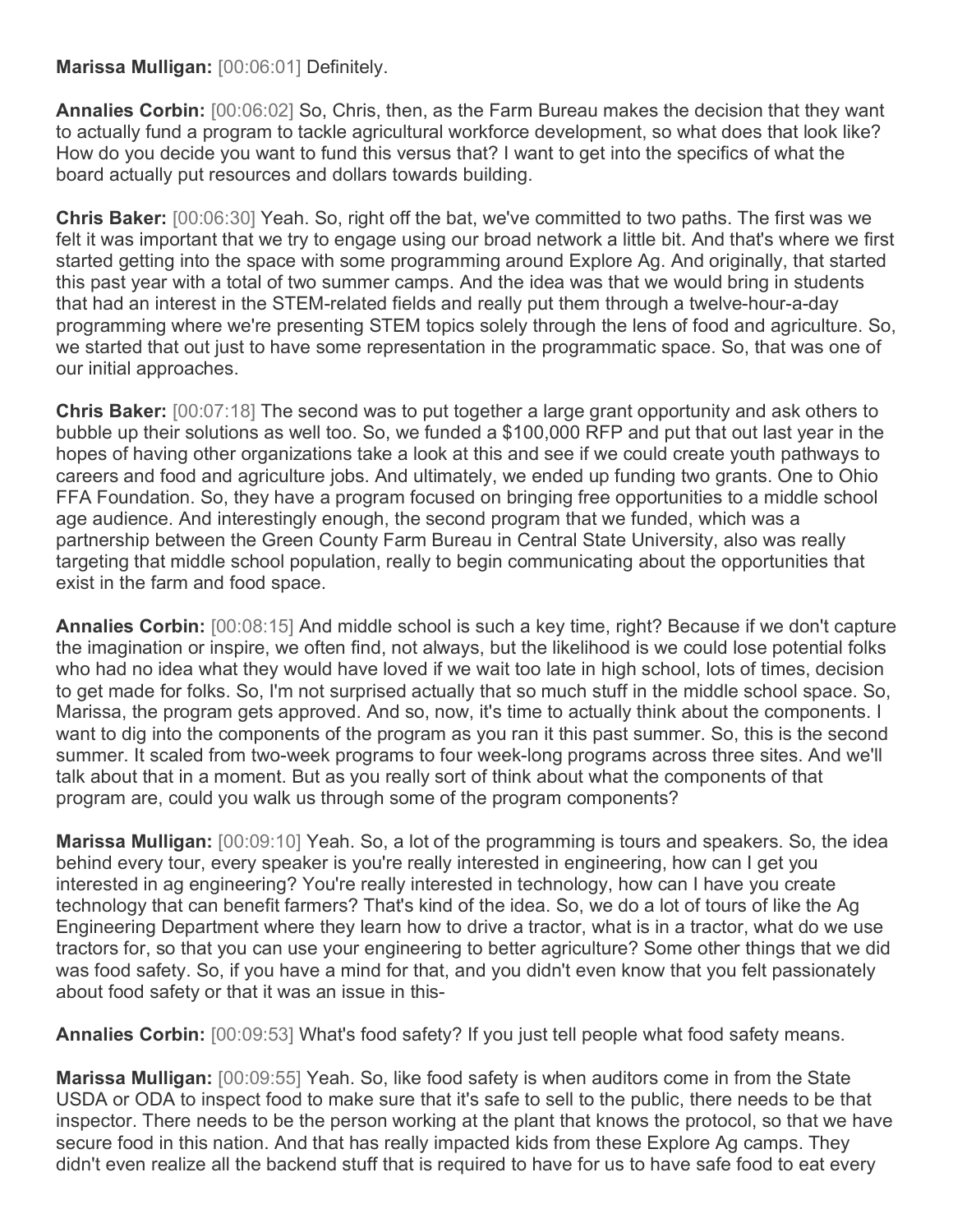day. So, it's just exposing them to a lot of things. And I think I'm really passionate about it because I'm from the city of Philadelphia. I don't have an agricultural background at all. And if I had had the chance to be in a program like this where I was exposed to many careers in agriculture, I would have realized my passion before college and been able to start the process of getting involved in agriculture sooner.

**Marissa Mulligan:** [00:10:47] So, that's a lot of the programming. So, when you look at Ohio State, we use a lot of Ohio State's resources on Waterman Farm to teach him about dairy, dairy producers, and fruit and vegetable producers. Waterman has so much going on over there. And then, when we were elsewhere, we would tour. Like we toured Dole Foods to learn about food safety. The thing that I found with the programming is that people want you to come and tour their facility. They want to come and speak to you about what I do because they're passionate about it. So, they want you involved in it as well or, at least, educate you on it.

**Annalies Corbin:** [00:11:24] And is there a hands-on component for the students when they go to these places? There's something for them to do there?

**Marissa Mulligan:** [00:11:31] Yeah. That's the goal.

**Annalies Corbin:** [00:11:33] Right.

**Marissa Mulligan:** [00:11:34] I like the interactive components the best. So, when we were doing when we are at Waterman Farm learning about real crop farming, they got to do soil samples, which is a really great way to get them hands on learning about those things. Yeah, they definitely have many interactive components.

**Annalies Corbin:** [00:11:50] Yeah. Kids definitely do best in that environment.

**Marissa Mulligan:** [00:11:53] One hundred percent. If there's one thing I learned from those camps is that kids don't want to sit and be lectured to for an hour. They want to be out there doing stuff.

**Annalies Corbin:** [00:12:01] Absolutely, absolutely. So, Chris, when you think about the bigger policy or economic development impact potential of a program like this, how is—whether it be the Farm Bureau Board, the foundation board, or the federation, what do those conversations look like as it relates to being able to justify programming? I mean, that's one of the big things that we always see, right. Industries are struggling. And the best place, the best and highest use of dollars, often, is in your education, your outreach. But it's, oftentimes, very difficult to make those decisions. What does that look like inside of an industry like agriculture?

**Chris Baker:** [00:12:47] So, right now, I think a lot of it is driven by certain realities that we're just now starting to wrap our minds around. In fact, one of our key priorities in really building the business case for why we wanted others to partner with us, we noticed there wasn't a tremendous amount of data within the State of Ohio in terms of, "Let's send kids to these jobs. Well, how much do they pay? What are some of the things that parents may have questions about?" So, right now, we're actually in the process of kind of finding many of those items out. So, we've started by Commissioning, a survey of Ohio agriculture in the business climate. And we found some interesting things there.

**Chris Baker:** [00:13:31] For instance, jobs in agriculture actually pay a little bit better than other jobs in related fields, which is an amazing narrative to be able to bring up. It certainly surprised me quite a bit. So, as we've gone out and done some of the baseline research, we've been able to come back to our partners and say, "Hey, we want you to sign on with us." And like Marissa alluded to, most everyone in this space is very interested in solving the problem of attracting more labor. And they see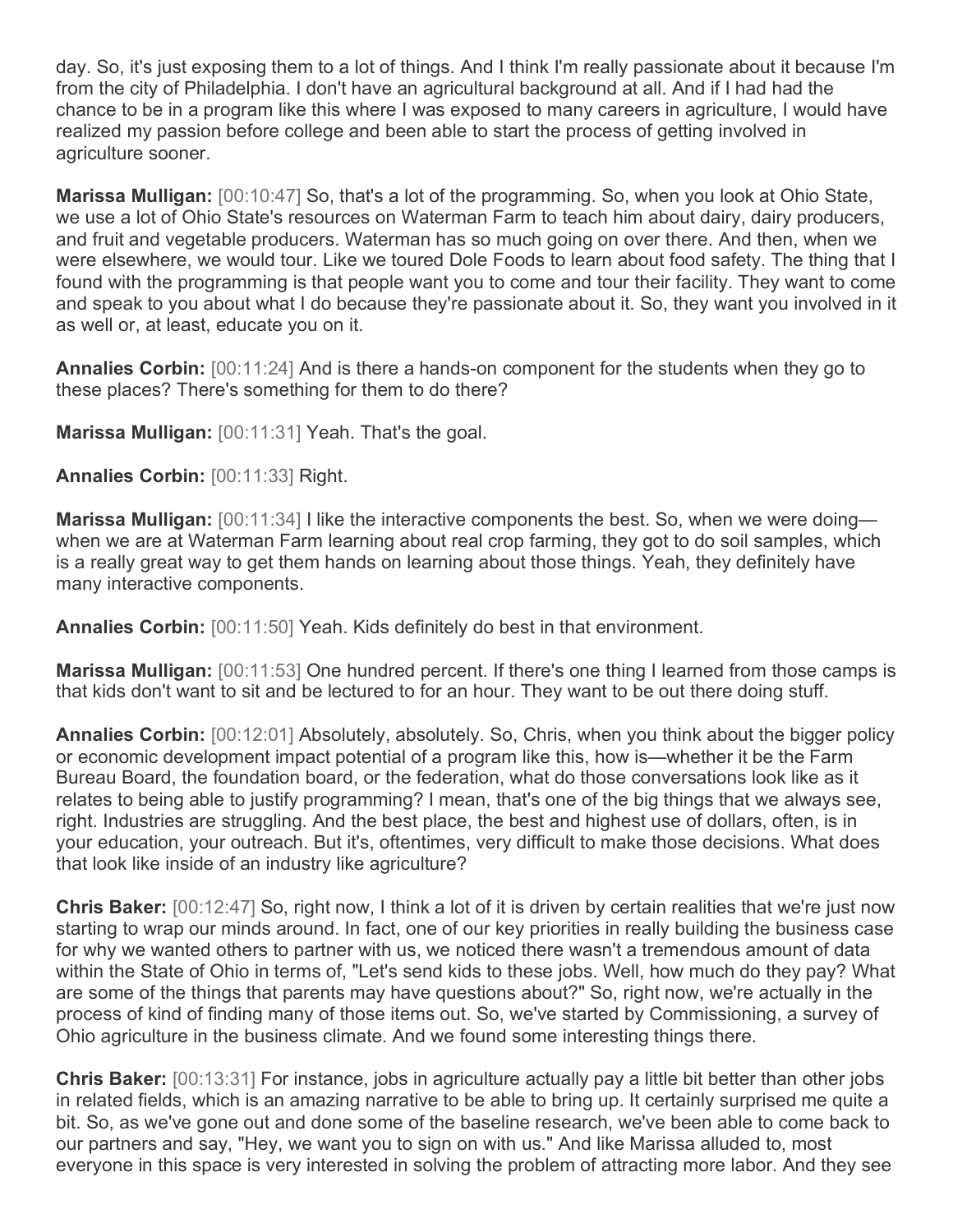delivering any type of programming to kids as being particularly beneficial. And frankly, it also gives them a chance to brag a little bit and show off what it is that they do. So, that was really kind of some of our focus there.

**Annalies Corbin:** [00:14:20] Well, and one of the things that I like most about the program is the notion that it was really trying to reach into students who were not already involved in ag. So, it wasn't excluding students who come from an ag background, not by any stretch of the imagination, but really trying to balance that, so that you didn't just have students who already knew most baseline or even in depth, right, what ag might be, but that you're really trying to attract new people into this industry.

**Annalies Corbin:** [00:14:54] And one of the ways to do that is to go into bigger cities, like Marissa was talking about, but also to make sure that the places that you took folks were places that even kids who are already involved every day in ag wouldn't think of. So, I'm thinking about, for example, Coalescence, one of the local partners here. So, Marissa, could you explain a little bit about what Coalescence does, and sort of why that sort of taps into the nontraditional thinking about agriculture?

**Marissa Mulligan:** [00:15:21] Yeah. So, Coalescence is really involved with food science. So, they do a lot of the recipes for how you get certain spices or how do we get food to taste a certain way.

**Annalies Corbin:** [00:15:32] They're like the flavors of Doritos, right?

**Marissa Mulligan:** [00:15:34] Yeah.

**Annalies Corbin:** [00:15:36] Come out of there, right?

**Marissa Mulligan:** [00:15:36] Yeah.

**Annalies Corbin:** [00:15:36] So, it's pretty amazing food science.

**Marissa Mulligan:** [00:15:38] Yeah.

**Annalies Corbin:** [00:15:39] Because some of those flavors are bad, and some of them are really awesome, and some are just weird.

**Marissa Mulligan:** [00:15:43] Right, right, yeah. So, what they do is super important. And what I have found with my traditional ag students when they come, they don't even know that food science is-

**Annalies Corbin:** [00:15:52] Is ag, right?

**Marissa Mulligan:** [00:15:52] Yeah.

**Annalies Corbin:** [00:15:52] Yeah.

**Marissa Mulligan:** [00:15:52] So, it's really interesting to see them with their eyes wide open like, "Oh, I didn't even know this was a thing."

**Annalies Corbin:** [00:16:01] Yeah.

**Marissa Mulligan:** [00:16:01] Yeah.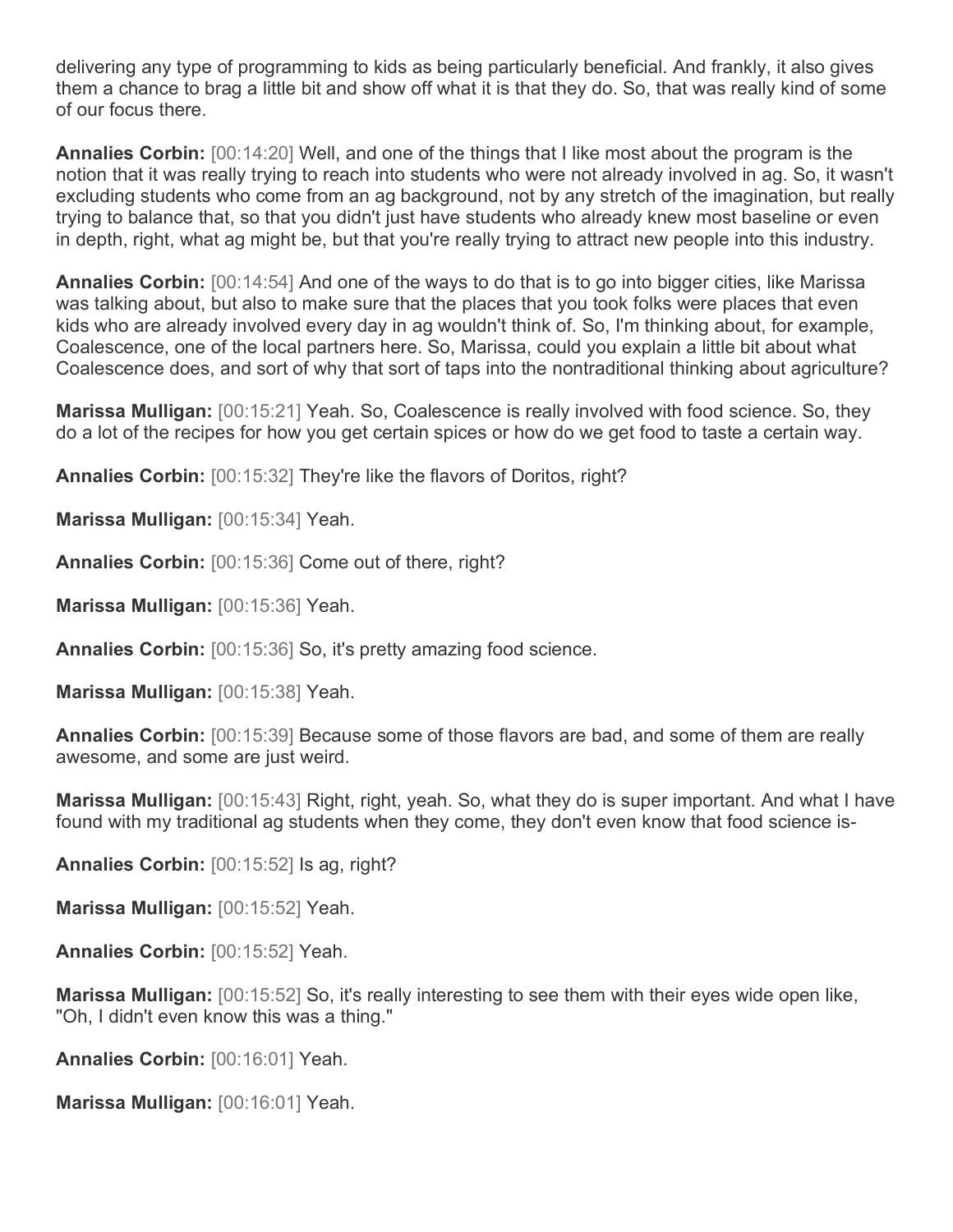**Annalies Corbin:** [00:16:02] And for the kids who who've had no exposure whatsoever, that, for example, that experience, you're tapping into chemistry, a lot of chemistry. You're tapping into the biological sciences of taste and smell. And you're talking into a lot of the process pieces that go into the production side on the back end. It goes back into those food facilities, whether they'd be the chip factory for Frito Lay or anything else, right? So, that's one of the things that I really love about the program. And Chris, you've had many opportunities to talk to kids because you get to go to all the graduations.

**Chris Baker:** [00:16:37] That's right, yeah.

**Annalies Corbin:** [00:16:38] I've been to a few, but not all of them. And so, what do you hear from the students about the experience that for you was that sort of powerful piece as it relates to, "Yeah, we should keep doing this"?

**Chris Baker:** [00:16:52] So, without question, it's kind of the connections that are made. So, even our traditional farm kids that come to the program, every one of them leaves with a broad knowledge of career opportunities. So, when we do have our graduations, we ask everybody to kind of share their favorite experience or maybe something that changed, hoping to make that connection to, "Hey, maybe I would be interested in being a food scientist, or working in the meat industry," or whatever the case may be. So, for me, without a doubt, that's certainly one of the coolest.

**Chris Baker:** [00:17:30] In terms of the actual programs that surprised me the most, we took a tour of Bob Evans Sausage factory. I was a little bit concerned about that. Frankly, I wasn't sure if we were going to be contributing to a lot of salad eaters or how people might respond. And it ended up being one of the most highly regarded things that we did, which completely shocked me. And I think there was two elements for that. (A), people actually got to—the students got to go behind the scenes and see something that most—very few other people will actually get to be able to experience. And we also tied it in with a biotech research company that is using porcine, pancreas cells, to help fight Type 1 diabetes and maybe even possibly cure cancer.

**Annalies Corbin:** [00:18:15] Yeah. So, that's an amazing connection because those kids would not have ever connected all that together. And then, all of that comes through that ag lens. The would have no notion. And on this program, we talk an awful lot about the fact that we have to expose kids to potential opportunities. And then, we have to give them the chance to actually explore those. And those are two very different things. And oftentimes, what happens is I see frequently in schools is we think they're one and the same, and they're not. And the magic difference, which is the piece of the pro, the magic difference is time spent immersed in that opportunity. So, the exposure can go from, "Hey, I just have been given lens to this too. I've rolled up my sleeves, and I've played with this."

**Annalies Corbin:** [00:19:02] So, Marissa, as you sort of think about the students' experiences, how do you gauge from year to year and change or add elements in? And let me give you an example. So, one of the young men that I had the pleasure of getting to speak to, I think, at this last graduation, was really talking about some of the mechanisms tied to automation in agriculture, which is a big thing, right? Automation all over the place and autonomous automation, right? In this case, the kid was really talking about the uses of drones in farming, which is a big, big to-do, right? And so, it's like I'm not interested in agriculture at all, but I really, really love drone and drone technology. And so, I want to be a drone designer or operator. And this is a great opportunity for me to do it because there's all these jobs. They're looking for people. So, how do you make the decisions in real time from season to season about how you plug in what?

**Marissa Mulligan:** [00:19:59] Yeah. So, we always talk about how in agriculture, how the face of agriculture is constantly changing. And I think technology is a huge part of that. When you talk about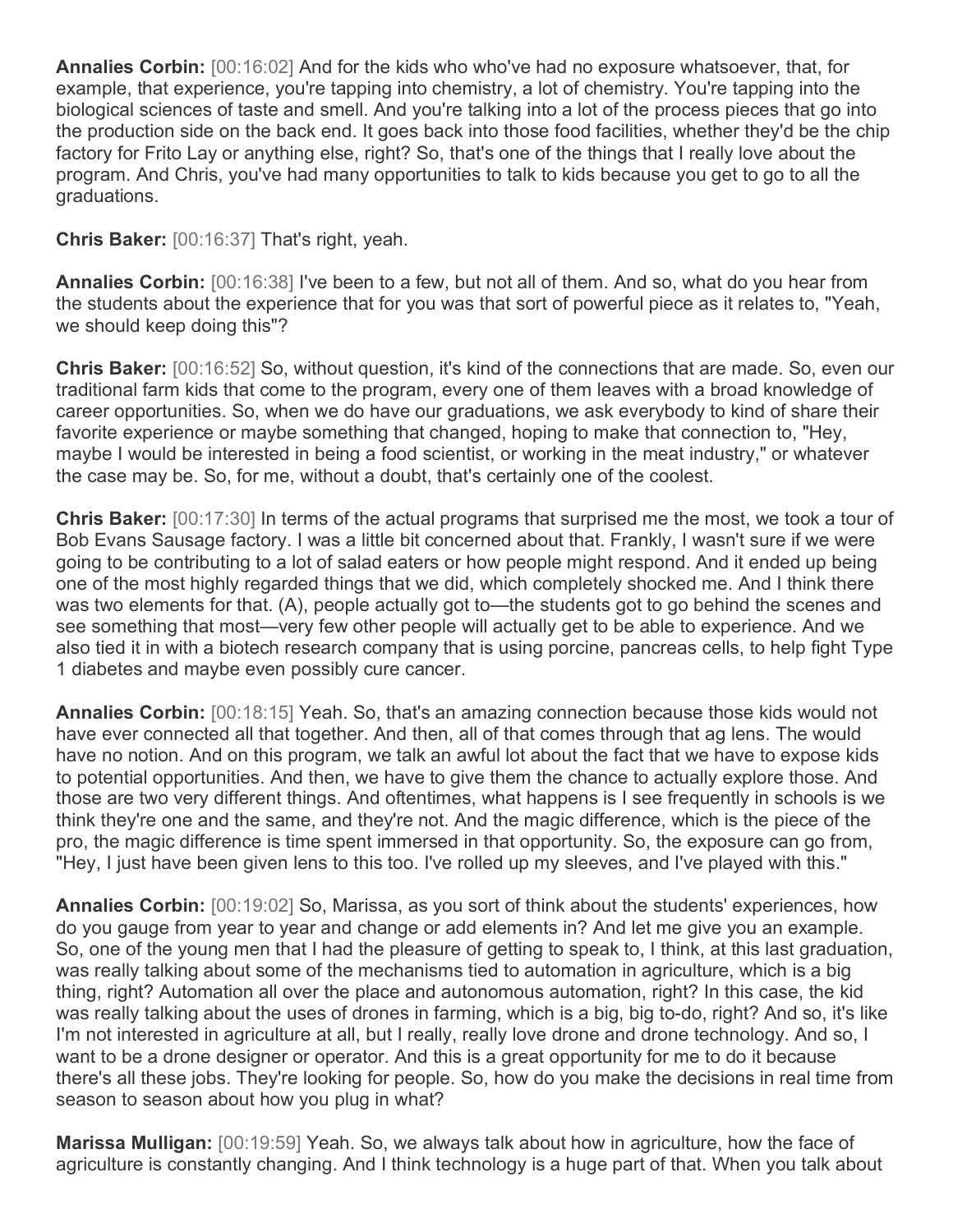drones and all the amazing things that they can do for farmers, we tend to be aware, like self-aware. I talk to a lot of people. I get to know a lot of people, and they will talk to me about, "Hey, drones are like a huge thing, and your kids might be interested in this." And I think it's—when I'm planning these camps, it's diversity of experience. So, food science and going to Coalescence is a lot of fun. The kids really enjoy that, but they also really enjoyed the drone experience.

**Marissa Mulligan:** [00:20:32] They also really enjoyed when we went "creeking", where you go into a creek, and you learn about all of the natural organisms that are in the river, what makes a healthy river, what makes healthy water quality. And I think each kid is going to identify with different tours more. So, the girl that was really into the natural resources and how we can preserve them might not have been into the drones, but it's giving them a wide breadth of diverse experiences that will help connect with each kid with what their passion might be.

**Annalies Corbin:** [00:21:03] Right. And so, then, how do you capitalize, Chris, on this experience? Because that's, quite frankly, the big next question. I mean, I'm sure that one of the questions that, as an organization, you have to wrestle with is sustainability. But the next one, then, is really around that space of, how do I capitalize on the fact that X number of students have participated in this program, and how do I make sure that those experiences turn into or translate into workforce? How do you do that?

**Chris Baker:** [00:21:35] Well, we're trying to figure that out literally, but we've got a few good ideas. At least, that's our hope. The first is, when you look at Explore AG itself, very much by intention, we build that, so it was going to be incredibly intensive. You're there for a week, and you're going to 12 hours a day around the clock.

**Annalies Corbin:** [00:21:56] And it's residential. Just so our listeners understand, these kids come, they spend the night, there's dorms available. If you did it in your local community, you could do it as a long day camp. But just as an FYI. So, you have them captured.

**Chris Baker:** [00:22:08] Yeah. So, we do. And we're kind of-

**Annalies Corbin:** [00:22:10] You do?

**Chris Baker:** [00:22:11] We've got them on the hamster wheel-

**Annalies Corbin:** [00:22:11] Yeah.

**Chris Baker:** [00:22:13] ... which is great. But right now, we're being very intensive with the small group.

**Annalies Corbin:** [00:22:17] Right.

**Chris Baker:** [00:22:18] Right? Roughly a hundred right now. We hope to continue to scale that up. So, we see that as one of our key strategies. But another is, how do we continue to engage those kids came through a very intensive program? Hopefully, they come in, it was life changing, but we all have lots of life-changing experiences in our adolescence. How do we translate that, ultimately, into a career? Well, we think part of it will be to be very diligent about inviting them to come back to other opportunities. So, we're currently scripting out an entire continuum of engagement that includes opportunities for young people who went through Explore Ag programs to continue that outside the summer camp. So, we're working with other partners right now to plan a career-based training. So, think maybe like a Saturday, come out, do a clinic. You'd self-transport to the place to experience this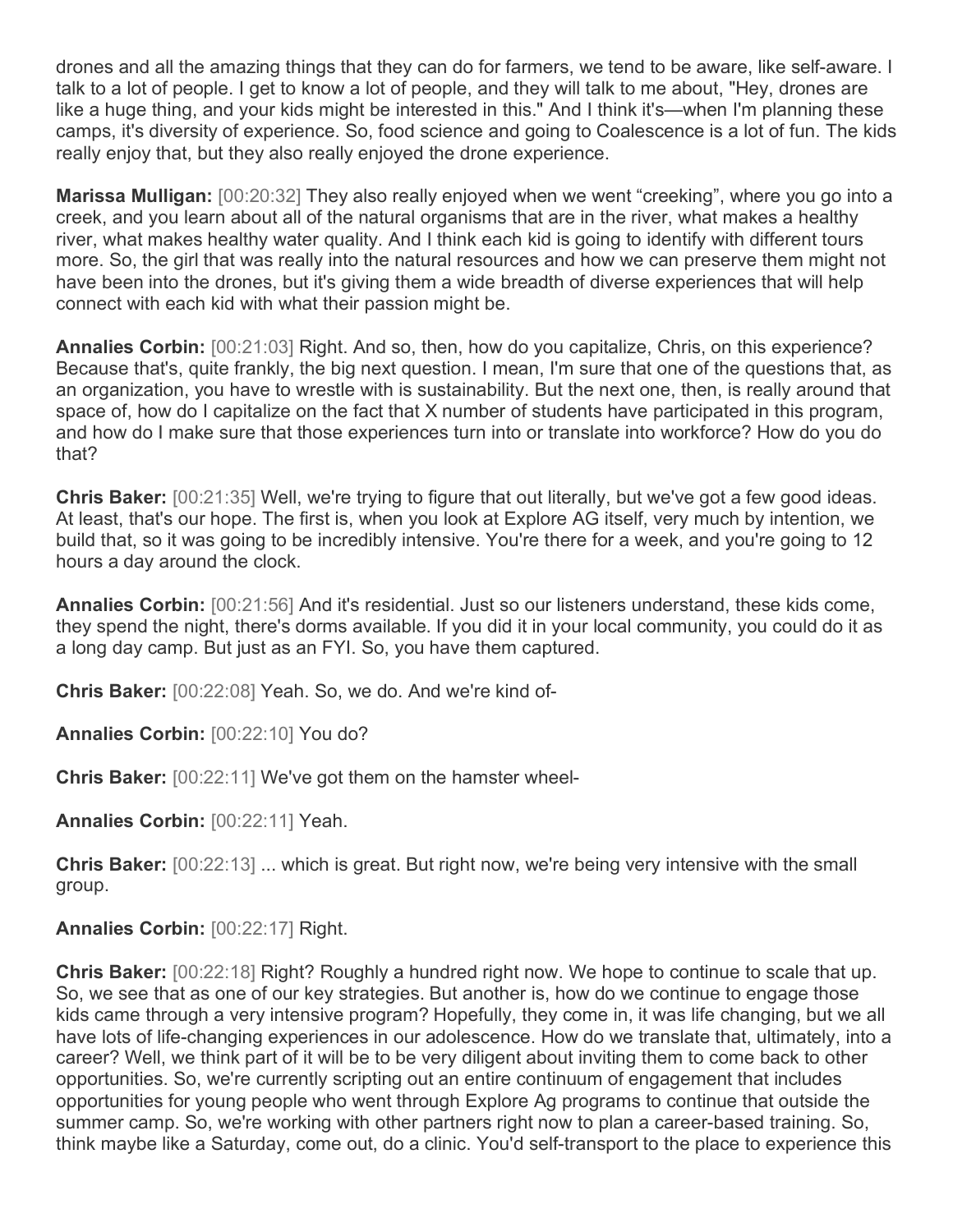great thing. We buy your lunch. So, the costs aren't too terribly expensive. And our industry partners are absolutely interested in doing it.

**Annalies Corbin:** [00:23:27] Sure.

**Chris Baker:** [00:23:27] In fact, we're mapping one out right now with Ohio Electric Cooperatives because they're very interested in kind of showcasing that other connected element of agriculture, which is power generation, and everything has to do with electricity. So, we're going to take kids to alignment camp, and they'll be able to climb poles, but they'll also get to see the chemistry that goes behind how we generate clean power and all of those types of things. So, we think that's an important element to it as well, having that continuum of engagement. So, even if you did go through the weeklong program, you've got the opportunity to continue with your experience. But we're also marketing those clinics more broadly in the hope that we pick you up because you're interested in renewable energy or something along those lines. And now, you're going to continue and go into some of the other camps.

**Chris Baker:** [00:24:19] And the last thing I would mention there is we're also in the process of incentivizing folks. So, we want to make sure that if you engaged with us in a rather significant way, when it does time to seek that next level of training, we're going to be there to help you out in a pretty significant way. So, we're creating scholarships just for Explore Ag students at this point.

**Annalies Corbin:** [00:24:40] Yeah. And I love those aspects of this. I particularly love the opportunity to think about that initial experience and to expand on that exposure and exploration piece, right. Because then, I think that the energy cooperative is an awesome one because, again, coming back sort of full circle around, what the heck is agriculture, and how many industries play a role in what we think that thing is? The reality is it's hard to turn, and look at, or talk about any industry that doesn't have some connection back to ag. And so, that's a great way to sort of help and amplify that.

**Annalies Corbin:** [00:25:22] Marissa, what about the opportunity, if you will, to scale at readymade audiences? Let me preface this a little bit. So, these kids go to that program. They have an awesome experience. And I can say because I've talked to these kids numerous times. Almost universally, it is an awesome experience had by all. So, every participant is profoundly impacted by what they did. And so, that's a huge win. So, congratulations for that. But the other piece of it is those kiddos go back to their communities. They go back to their family farms, or they go back to their cities. They go back to their schools. They go back to their places of worship, or their community centers, or their sports teams, right? How do you take that experience and find ways to mainstream it? Is that through teacher, PDs helping other folks understand? How do you translate that?

**Annalies Corbin:** [00:26:23] That's a really tough thing to do. But for the sake of sustainability and long-term impact, you can't do this without that. So, what does that look like, or how are you guys thinking about that? I know this is a big bombshell I just threw you. I could see even the look on your face. And that's okay. You don't have to have an answer. But how? And either of you can jump in, right? How do you think about that? Because it's a small audience here. Very profound. But then, how do you take that small audience and turn it into an opportunity to get that same kind of messaging out very broadly across a state that's got way more jobs available in the ag industry than people who are looking in the ag industry?

**Marissa Mulligan:** [00:27:03] So, I have two answers to this question. The first one is during the week, we strategically help the students become good advocates for, not only careers in agriculture, but agriculture as a whole. So, they have a presentation at the end of the week where they talk about a certain ag topic. A couple of them were sustainability, technology, what does it mean for agriculture? To them, that might just be, "Oh, like homework during the week," but it's teaching them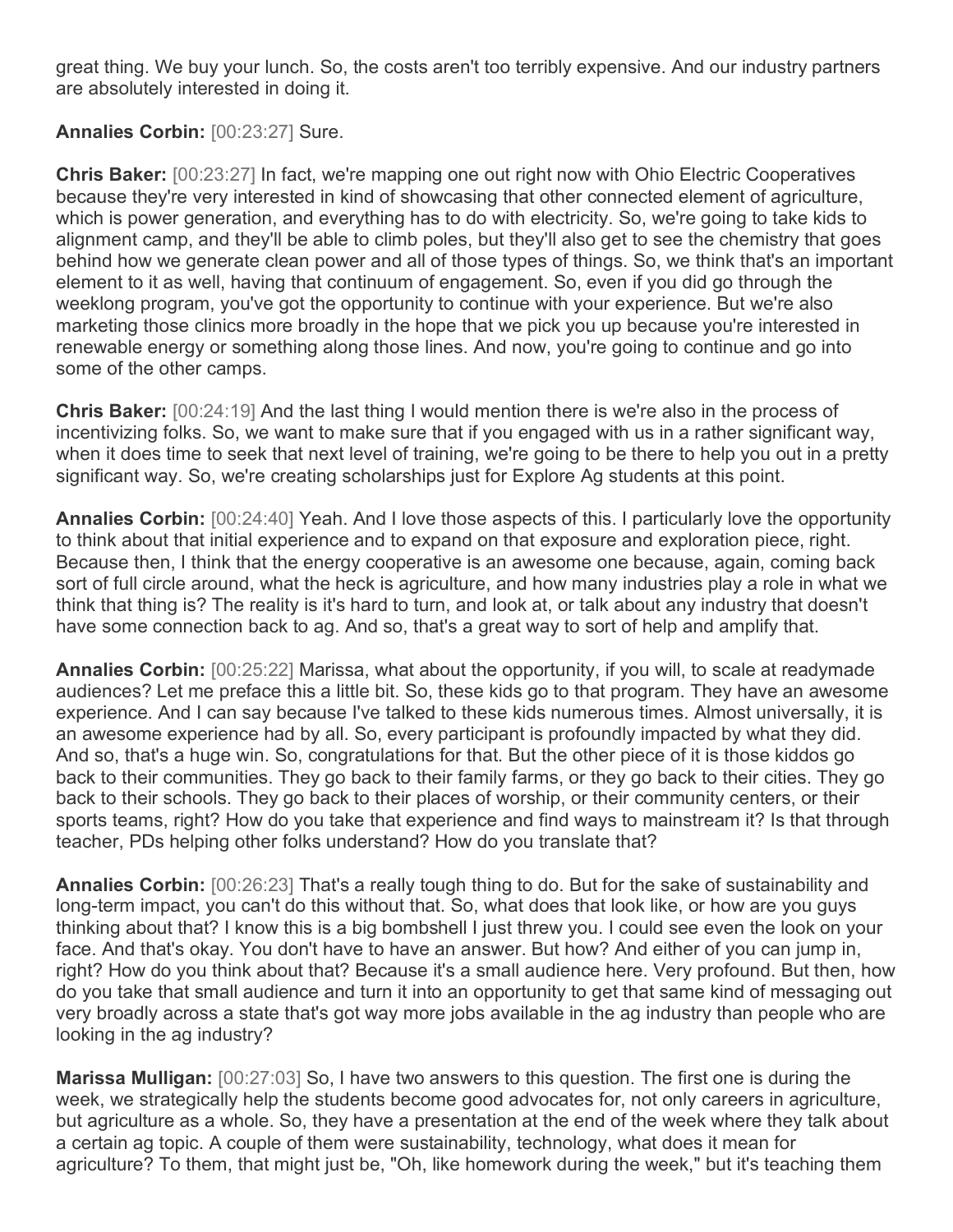how to communicate with their peers about a topic. Hopefully, when they go back to their community that they can be talking about agriculture and what they learned at this camp, so that they feel more comfortable in communication.

**Marissa Mulligan:** [00:27:44] And then, two, as I move forward, it's important to me when I look at strategy for recruitment next year to work with teachers, I've found that I have recruited the best this last year when I am talking to their FFA teacher or just their regular school—their classroom teacher. I think that having a strong relationship with them is very important, one, because then they can send their top-of-the-notch students every year to the Explore Ag camp, and they know that they will plan on that, but also having a good relationship with them will, hopefully, disseminate again in their classrooms.

**Annalies Corbin:** [00:28:20] Chris, do you have anything you want to add to that? So, the reason I-

**Chris Baker:** [00:28:26] Yeah.

**Annalies Corbin:** [00:28:26] Here's the reason I asked this. Well, here's the reason, though, that I asked the question. And think this is where—how it's relevant to both the Farm Bureau Foundation and, ultimately, I think to the Federation of Farm Bureaus as it stretches across the state. I'm just sort of thinking about what's the best and highest use of those dollars. So, I'm putting on a fiscal hat, right, as organization and entities are constantly funding new programs, right? But we always get into these questions tied to sustainability. And one of the mechanisms that ever really tries to leverage and rightly so, is how do I take that experience that's a singular experience and mainstream it? That's the hard thing to do. But at the end of the day, it's probably the most critical component, right? And so, I know, as an organization, you're ferreting with these things, right, because you have to. And maybe, for sure, it's totally okay to say, "We're just still working on that," but I'm really curious how, as a community of practitioners, I guess, and partners [indiscernible] are leveraged in there, how folks think about that sort of ideology?

**Chris Baker:** [00:29:35] I think, you used the right word, sustainability. And I would look at that, not just on the standpoint of like how does the funding mechanism work, but our ultimate goal and what are kind of the driving forces behind it. So, one of the ways that we think about this particular issue isn't just attracting young people to careers here. What are the large challenges that we're facing as an industry? And frankly, as a society is how we're going to feed ourselves coming into a future? And that's one of the things that I love most about this generation of young people. They're incredibly driven around cause. And every one of them I've talked to wants to change the world. Well, this is a great opportunity for them to be able to do that. I'm not sure that there's probably any other industry that you could jump into and have a larger impact, whether it's dealing with access to foods, increasing our food security, or eliminating food waste, or any of those types of things. So, certainly, the sustainability piece is certainly important to us on both of those fronts.

**Annalies Corbin:** [00:30:50] Right, yeah. And then, what have to be. So, as we sort of think about what comes next, Marissa, so you're already—you're finishing up this summer. And so, you're already thinking about what it might look like next time. Is there any key things that you're going to add in?

**Chris Baker:** [00:31:11] Yeah. So, what I'm very excited about with this fall is to have continued communication with the kids. So, my biggest project right now is, how do I engage with them in a way that is natural? So, social media is the main way. And I've been having some success with that so far because email and newsletter, I'm definitely going to put together a newsletter and send an e-mail, but that's just not the way the kids communicate nowadays. So, how can I communicate with them? And I was very intentional this last summer about asking them, what did you think of this tour? What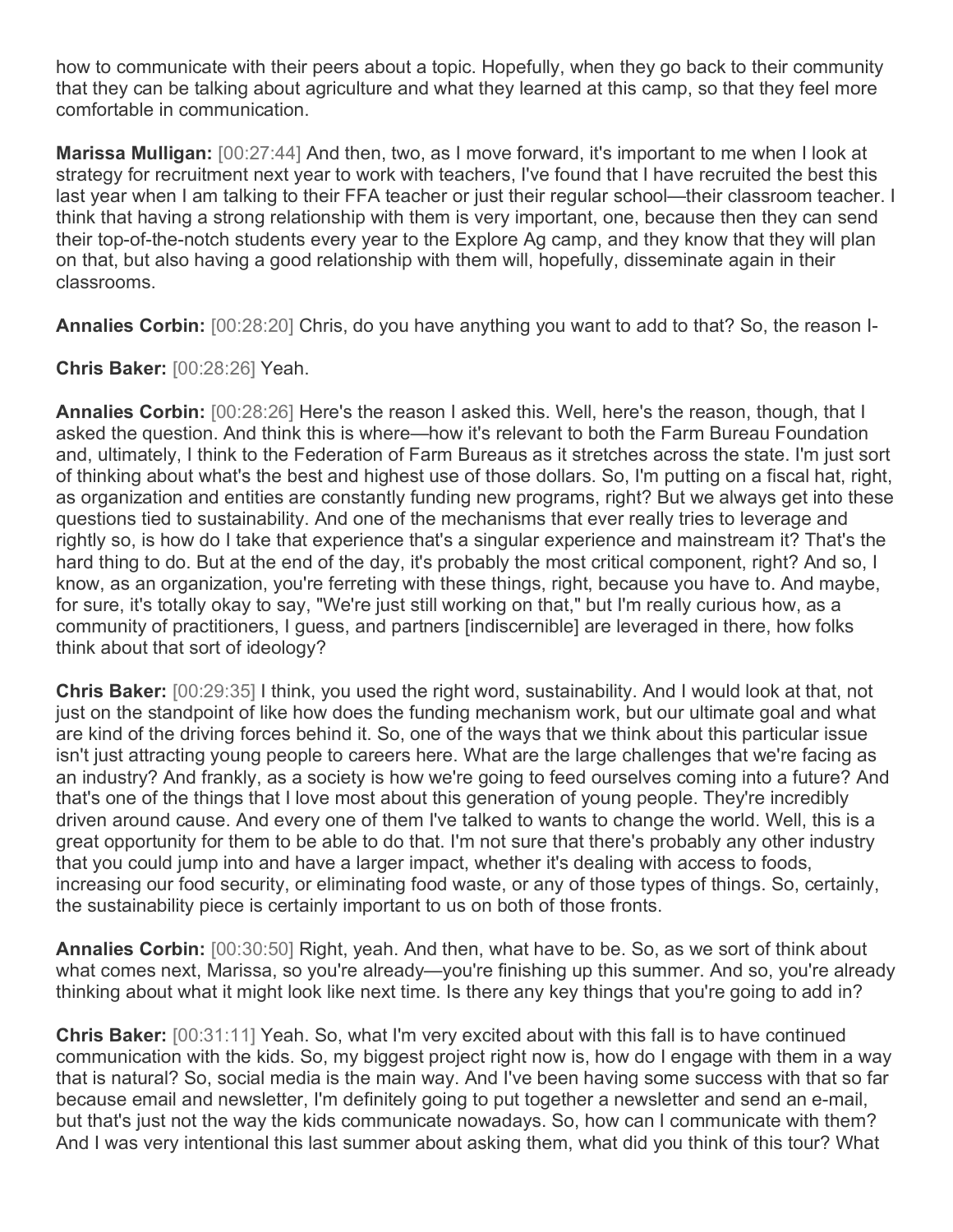could have been better? After this, would you want a newsletter? What do you want in the newsletter? I was very intentional about having this conversation with them.

**Marissa Mulligan:** [00:31:49] I would like to incorporate more out-of-the-box agriculture. So, when I think about the electric cooperatives, that's really good. I worked a lot with the opioid crisis in my last job. And I think that that's a huge part of the agricultural community. Could we incorporate a speaker around that? How can we support rural communities? There's like so many things you can do with this, and I'm very much of a ideas person. My mind will run wild if I let it with ideas. So, right now, it's getting all the ideas down, and then pinpointing the ones I think would be best for the kids. But it's important to ask them what they want and what they want to see out of the program. We were very intentional about that.

**Annalies Corbin:** [00:32:28] Well, and just because folks are going to be wondering, I can hear the wheels are spinning. So, what social media platforms do kids tell you they wanted you to communicate with?

**Marissa Mulligan:** [00:32:36] Instagram.

**Annalies Corbin:** [00:32:38] Instagram right now.

**Marissa Mulligan:** [00:32:38] Instagram was the main one.

**Annalies Corbin:** [00:32:40] The funny thing is two years from now, they're going to have something totally different.

**Marissa Mulligan:** [00:32:43] Totally.

**Annalies Corbin:** [00:32:43] But right now. Okay. Perfect. Good to know. So, I always like to to end this program with sort of thinking about those for the high lobs. So, I'm a teacher in Tucson, Arizona, let's say, right? And I very much would like to pull together an Explore Ag-like program. What are the two or three most important things I need to know as I start to build this? Marissa, I'll start with you. What's your last lob to someone who is jazzed, excited, "I'm gonna go do this"? What do they need to know?

**Marissa Mulligan:** [00:33:14] Connect with your community partners. Connect with your land grant university, your local farm bureau. There's a farm bureau in every state. Connect to people that know about agriculture because they'll direct you to the best resources and the best places to go for tours. I'm very much of a network-based person. I like having a large network of people that know more than me, and I can call on them when I don't know the answer. So, if you're someone that doesn't know anything about agriculture but wants your kids to be exposed to that, I would definitely reach out to community partners and community leaders that can help you.

**Annalies Corbin:** [00:33:43] Perfect, yeah. Absolutely. Chris, what was your recommendation?

**Chris Baker:** [00:33:48] Well, frankly, I would just piggyback off that to say that everyone within agriculture is deeply interested in sharing what it is they do, whether it's kind of marketing that direct to consumer, informing, "Here is the role of GMOs and things," or showcasing careers that do happen within their field. If you do reach out, I would be very surprised if you didn't get a tremendous amount of engagement because there's such a strong culture that exists within the food and ag space around a willingness to engage with the public. So, I'd absolutely say to go there.